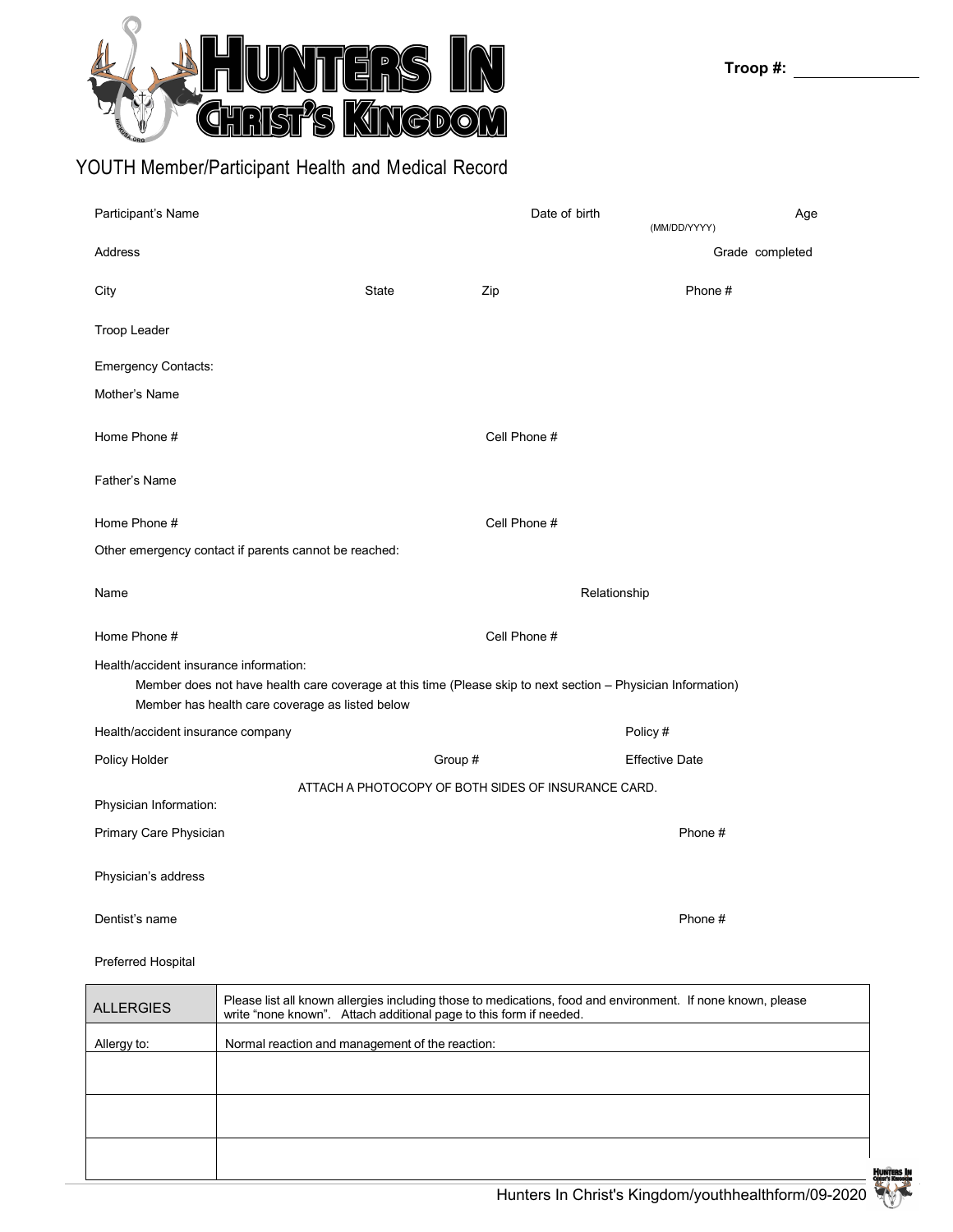|     | <b>HEALTH HISTORY</b> | Do you currently have, or have you ever been treated for any of the following? |                                                       |              |  |                |  |
|-----|-----------------------|--------------------------------------------------------------------------------|-------------------------------------------------------|--------------|--|----------------|--|
| Yes | No                    | <b>Condition</b>                                                               |                                                       |              |  | <b>Explain</b> |  |
|     |                       | Asthma                                                                         | Last attack: (MM/YY)                                  |              |  |                |  |
|     |                       | <b>Diabetes</b>                                                                | Last HbA1c:<br>(Percentage)                           |              |  |                |  |
|     |                       |                                                                                | Hypertension (high blood pressure)                    |              |  |                |  |
|     |                       | murmur                                                                         | Heart disease/heart attack/chest pain/heart           |              |  |                |  |
|     |                       | Stroke/TIA                                                                     |                                                       |              |  |                |  |
|     |                       |                                                                                | Lung/respiratory disease                              |              |  |                |  |
|     |                       | Ear/sinus problems                                                             |                                                       |              |  |                |  |
|     |                       |                                                                                | Muscular/skeletal condition                           |              |  |                |  |
|     |                       | Psychiatric/psychological and emotional difficulties                           |                                                       |              |  |                |  |
|     |                       |                                                                                | Behavioral/neurological disorders                     |              |  |                |  |
|     |                       | <b>Bleeding disorders</b>                                                      |                                                       |              |  |                |  |
|     |                       | <b>Fainting spells</b>                                                         |                                                       |              |  |                |  |
|     |                       | Thyroid disease                                                                |                                                       |              |  |                |  |
|     |                       | Kidney disease                                                                 |                                                       |              |  |                |  |
|     |                       | Sickle cell disease                                                            |                                                       |              |  |                |  |
|     |                       | Seizures                                                                       | Last seizure:<br>(MM/YY)                              |              |  |                |  |
|     |                       |                                                                                | Sleep disorders (e.g., sleep<br>walking, sleep apnea) | Use<br>CPAP? |  |                |  |
|     |                       | Abdominal/digestive problems                                                   |                                                       |              |  |                |  |
|     |                       | Surgery                                                                        | Last surgery:<br>(MM/YY)                              |              |  |                |  |
|     |                       | Serious injury                                                                 |                                                       |              |  |                |  |
|     |                       | Excessive fatigue or shortness of breath with<br>exercise                      |                                                       |              |  |                |  |
|     |                       | Other                                                                          |                                                       |              |  |                |  |

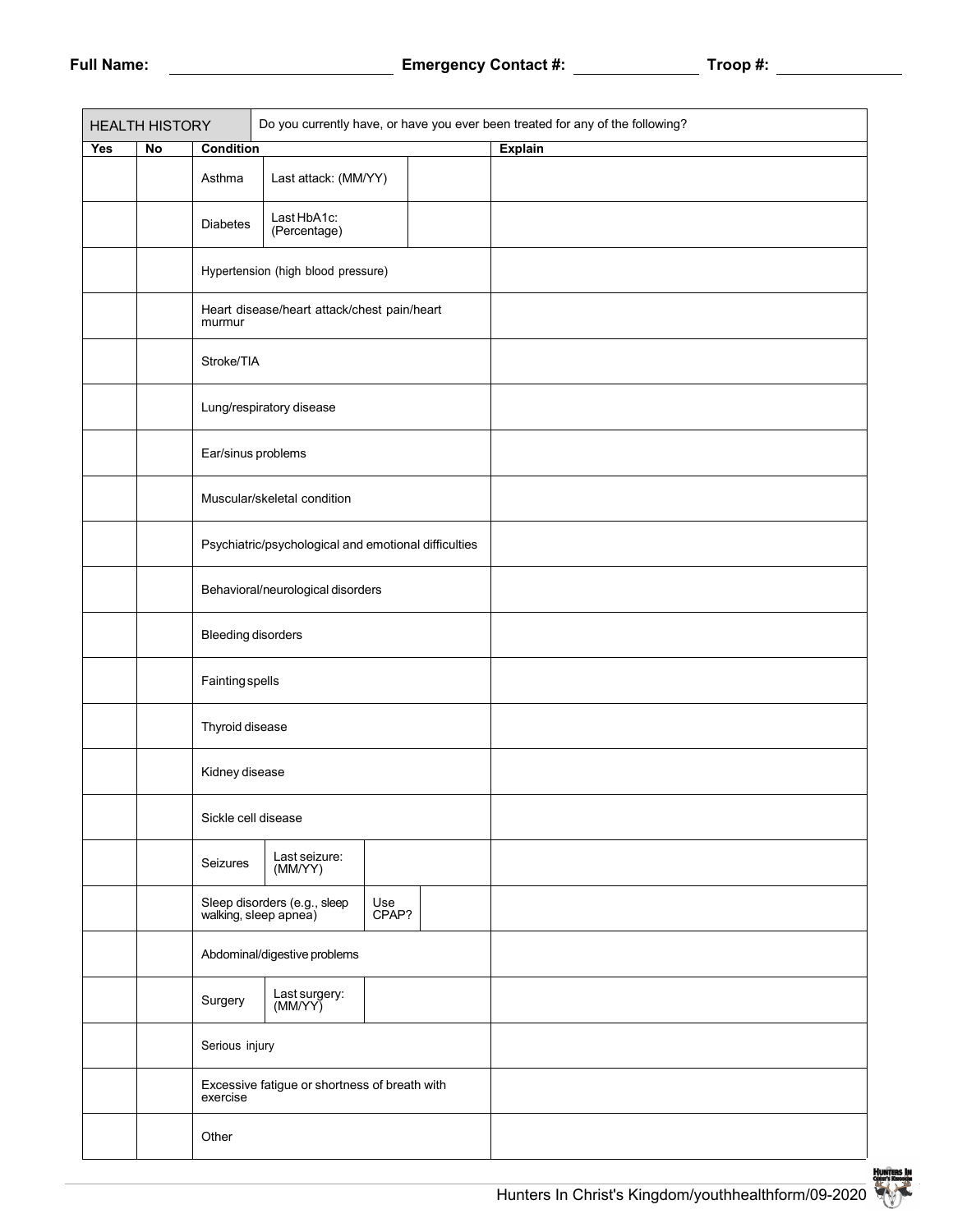| <b>IMMUNIZATIONS</b> |    |                    | The following immunizations are recommended. Tetanus immunization is required and must have been<br>received within the last 10 years. For each item, indicate if you have been immunized, the date of the<br>immunization (MM/YY), if you have had the disease, and the date (MM/YY). |                         |                                                          |    |                 |
|----------------------|----|--------------------|----------------------------------------------------------------------------------------------------------------------------------------------------------------------------------------------------------------------------------------------------------------------------------------|-------------------------|----------------------------------------------------------|----|-----------------|
|                      |    | Immunization       |                                                                                                                                                                                                                                                                                        | Date of<br>Immunization | <b>Please indicate</b><br>if you have had<br>the disease |    | Date of Disease |
| <b>Yes</b>           | No |                    |                                                                                                                                                                                                                                                                                        | (MM/YY)                 | Yes                                                      | No | (MM/YY)         |
|                      |    | Tetanus            |                                                                                                                                                                                                                                                                                        |                         |                                                          |    |                 |
|                      |    | Pertussis          |                                                                                                                                                                                                                                                                                        |                         |                                                          |    |                 |
|                      |    | Diphtheria         |                                                                                                                                                                                                                                                                                        |                         |                                                          |    |                 |
|                      |    | <b>Measles</b>     |                                                                                                                                                                                                                                                                                        |                         |                                                          |    |                 |
|                      |    | Mumps              |                                                                                                                                                                                                                                                                                        |                         |                                                          |    |                 |
|                      |    | Rubella            |                                                                                                                                                                                                                                                                                        |                         |                                                          |    |                 |
|                      |    | Polio              |                                                                                                                                                                                                                                                                                        |                         |                                                          |    |                 |
|                      |    |                    | Chicken Pox                                                                                                                                                                                                                                                                            |                         |                                                          |    |                 |
|                      |    | <b>Hepatitis A</b> |                                                                                                                                                                                                                                                                                        |                         |                                                          |    |                 |
|                      |    | <b>Hepatitis B</b> |                                                                                                                                                                                                                                                                                        |                         |                                                          |    |                 |
|                      |    | Meningitis         |                                                                                                                                                                                                                                                                                        |                         |                                                          |    |                 |
|                      |    | Influenza          |                                                                                                                                                                                                                                                                                        |                         |                                                          |    |                 |
|                      |    |                    | Other (i.e., HIB)                                                                                                                                                                                                                                                                      |                         |                                                          |    |                 |
|                      |    |                    | Exception to immunizations claimed (form required)                                                                                                                                                                                                                                     |                         |                                                          |    |                 |
|                      |    |                    |                                                                                                                                                                                                                                                                                        |                         |                                                          |    |                 |
| <b>MEDICATION</b>    |    |                    | List all medications currently used. (If additional space is needed, please photocopy this part of the health<br>form) Inhalers and EnjPen information must be included even if they are for occasional or emergency use                                                               |                         |                                                          |    |                 |

| <b>MEDICATIONS</b> | List all medications currently used. (If additional space is needed, please photocopy this part of the health<br>form.) Inhalers and EpiPen information must be included, even if they are for occasional or emergency use<br>only. If none, please write "None" below. |           |                                           |        |  |  |
|--------------------|-------------------------------------------------------------------------------------------------------------------------------------------------------------------------------------------------------------------------------------------------------------------------|-----------|-------------------------------------------|--------|--|--|
| <b>Medication</b>  | Strength                                                                                                                                                                                                                                                                | Frequency | <b>Approximate Date</b><br><b>Started</b> | Reason |  |  |
|                    |                                                                                                                                                                                                                                                                         |           |                                           |        |  |  |
|                    |                                                                                                                                                                                                                                                                         |           |                                           |        |  |  |
|                    |                                                                                                                                                                                                                                                                         |           |                                           |        |  |  |
|                    |                                                                                                                                                                                                                                                                         |           |                                           |        |  |  |
|                    |                                                                                                                                                                                                                                                                         |           |                                           |        |  |  |
|                    |                                                                                                                                                                                                                                                                         |           |                                           |        |  |  |

**Administration of the above medications is approved by (if required by your state):**

Parent/guardian signature **and/or MD/DO, NP, or PA signature (where required by state law for and/or MD/DO, NP**, or PA signature (where required by state law for **the dispensation of medications by a non-parent)**

Bring enough medications in sufficient quantities and in the original containers. Make sure that they are NOT expired, including inhalers and EpiPens. You **SHOULD NOT STOP** taking any maintenance medication unless instructed to do so by your doctor.